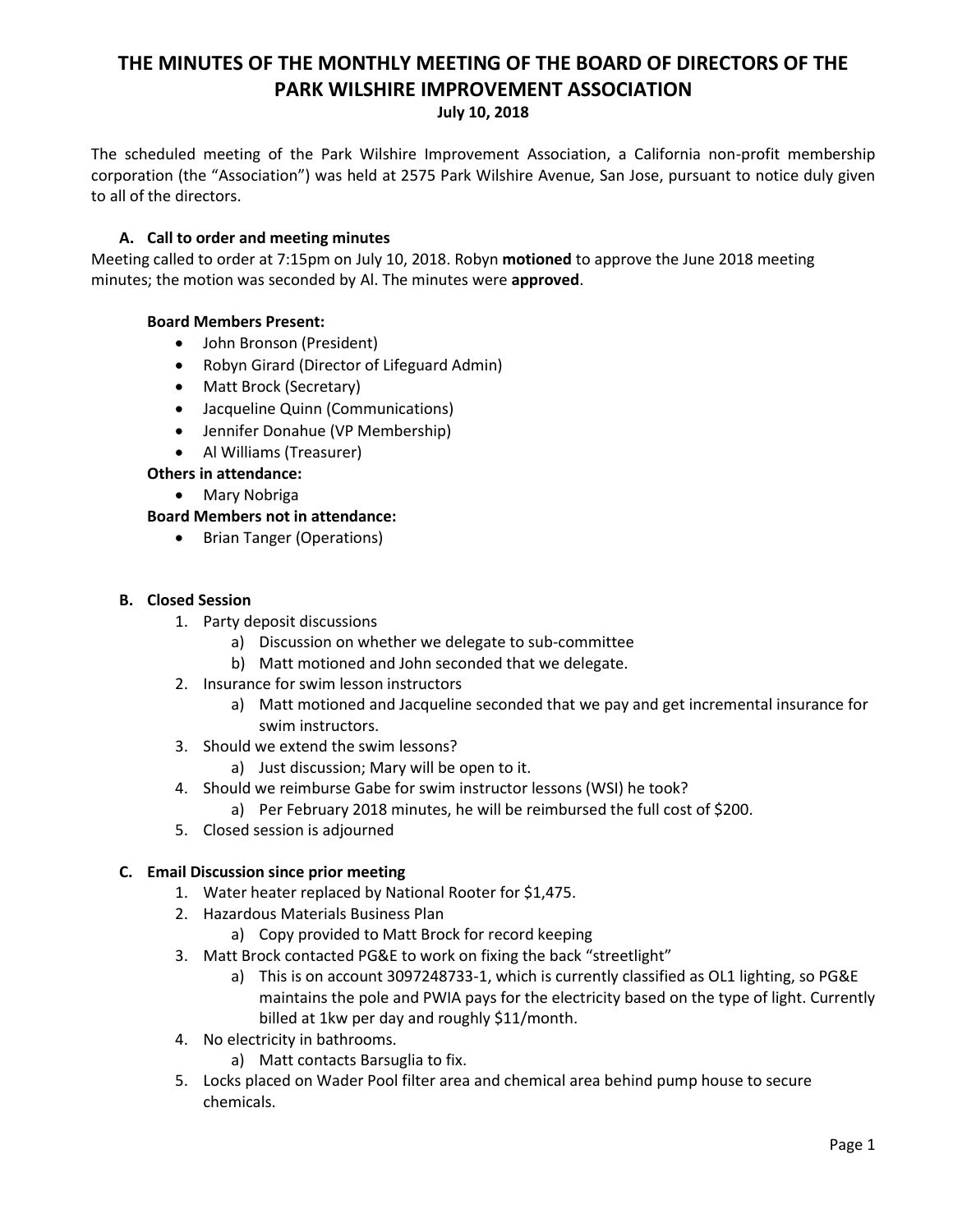# **D. Open Session**

- 1. Operations
	- a) Leak status still waiting until end of season
		- i. See "x" near deep end.
		- ii. Gene says they have to fix the leak for roughly \$2,000.
		- iii. We will discuss later on when and how.
	- b) Bathroom lights
		- i. Barsuglia coming Wednesday morning
	- c) Buy a new projector for \$400
		- i. Jacqueline motioned and Matt seconded. It passed.
- 2. Treasurer's Report (Al Williams)
	- a) Checking account: \$128,332 (\$125,817 at the comparable time last year)
	- b) Reserve balance: \$219,309
	- c) Cash in cashbox: When nearing or above \$50, the excess cash should be swept and given to a board member or pool manager. A written record of what is taken out should be left it its place in order to reconcile it. However, there is never any formal reconciliation of petty cash.
		- i. Jennifer motioned and John seconded that we will target roughly \$50.
- 3. Pool Manager/Director of Lifeguards Report (Robyn Girard)
	- a) Front gate:
		- i. By law, swimming pools need to be secured by a fence and a gate. We satisfy this with having a guard at the gate. Therefore, Mary will remind lifeguards to keep an eye on the gate at all times.
	- b) Emily to put on an in-service practice and rescue for all lifeguards for 2 hours.
		- i. Will pay for all food and drinks.
		- ii. Jacqueline motioned to have Mary find the best time available to hold a mandatory meeting. There was no second.
	- c) What time does the swimming pool close? Guards are given flexibility to have nonmembers leave the pool at 8:50 in order to start closing procedures. All people should be out of the pool by 9pm and non-members must leave the pool area by 9pm. Members are allowed to stay past 9pm, but be mindful of our neighbors.
- 4. Membership (Jennifer Donahue)
	- a) Wendy Milner was given a full membership
	- b) How many full-membership equivalents do we have outstanding: Roughly 4 for BBQ, pool, lessons, and pool party duty.
	- c) We are about 263 swim members currently. The wait list is growing and roughly 6 years
	- d) John Nobriga brought over the AED since it was beeping. The defibrillator pads were worn.
	- e) Jennifer gave everyone who helped at the  $4<sup>th</sup>$  BBQ five (5) guest spaces.
	- f) Guests are supposed to sign-in. It is not just ticking off the guest pass card.
- 5. Communications (Jacqueline Quinn)
	- a) Movie night is this Friday.
- 6. Secretary (Matt Brock)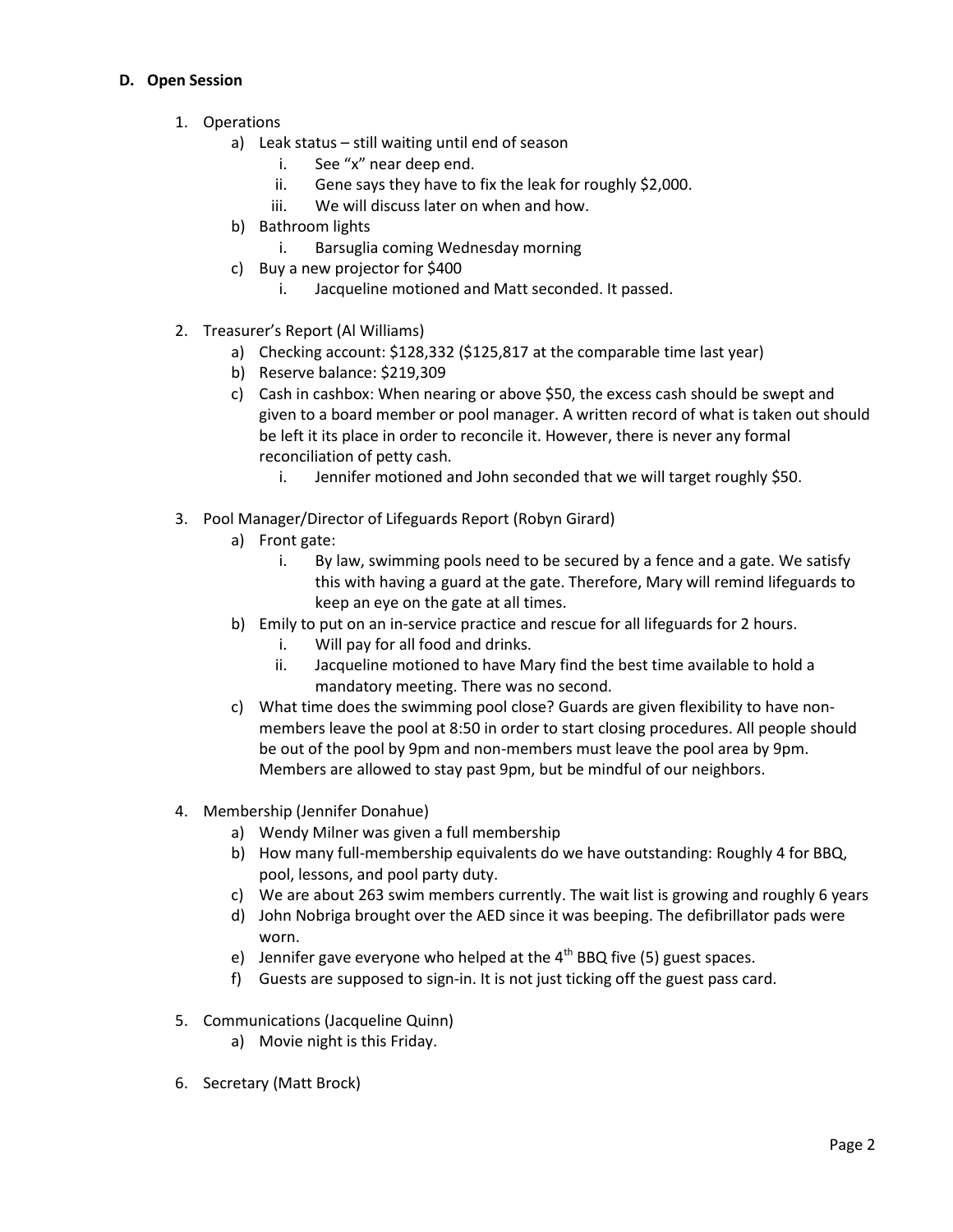- a) Old minutes, including a consolidated file in Word covering the last several years, is now posted to the website. Missing what appears to be May, June, and July of 2018.
- b) I'm worried about BBQ briquettes and lighter fluid stored right next to our records. i. No action proposed or taken at this time.
- 7. President
	- a) No other updates.
- 8. Call for any other old or new business a) None.
- 9. Next meeting: Tuesday, August 14, at 7:15pm

We adjourned the meeting at 9:18pm.

#### **Listing of Tabled Items:**

- Lap swim and extended season hours. Tabled during May 2018 meeting until after swim season.
- Brainstorm making the party guest list easier to manage and clarify number of guests allowed versus 15.
- Retention policy decisions:
	- o Board Member election tallies
	- o Annual Swim Information Sheets (submitted by families)
	- o Old small claims court claims
	- o Correspondence with resident members

Respectively Submitted, Matt Brock, Secretary

### **Appendix 1 – Pool Schedule**

| <b>Date</b>   | <b>Description</b>                                                            |
|---------------|-------------------------------------------------------------------------------|
| May 4         | Solar heat on                                                                 |
| May 19        | Pool Cleanup, 9am - 11am                                                      |
| May 21        | Gas heat on                                                                   |
| NA            | Open without guards                                                           |
| <b>May 25</b> | Pool open (including lifeguards). See below for hours.                        |
| June 9        | School's Out Party                                                            |
| June 13       | Most schools' last day of school. Start of summer lifeguard hours (see below) |
| <b>TBD</b>    | Gas heat off:                                                                 |
|               | 2012: Sep 04 (per 2013 09 minutes)                                            |
|               | 2013: End of Sep (per 2013 09 minutes)                                        |
|               | 2016: Labor day (per 2016 08 minutes)                                         |
| <b>TBD</b>    | Solar heat off                                                                |
| <b>TBD</b>    | Lifeguard hours reduced                                                       |
| <b>TBD</b>    | Lifeguard hours stopped                                                       |
| <b>TBD</b>    | Last day                                                                      |

# **2018 Schedule (For reference and subject to change. Does not include member parties)**